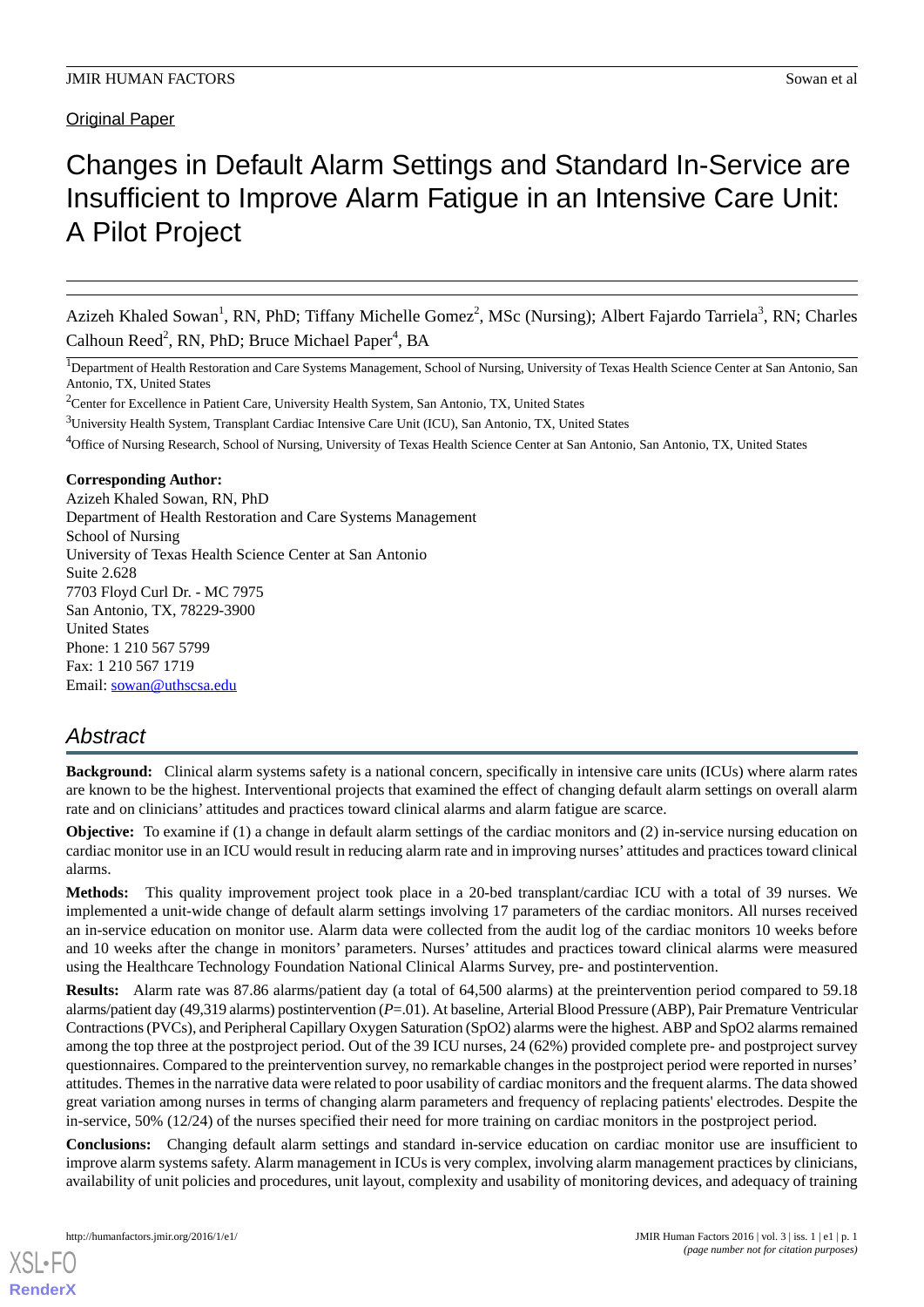on system use. The complexity of the newer monitoring systems requires urgent usability testing and multidimensional interventions to improve alarm systems safety and to attain the Joint Commission National Patient Safety Goal on alarm systems safety in critical care units.

(JMIR Human Factors 2016;3(1):e1) doi: **10.2196/humanfactors.5098** 

## **KEYWORDS**

cardiac monitors; default alarm settings; alarm fatigue; intensive care unit; nursing; in-service; survey

# *Introduction*

Bedside physiologic monitors are equipped with alarm systems for patient safety and appropriate functionality. Nevertheless, the problematic high volume of false and clinically insignificant nonactionable true positive alarms—up to 99.4%—results in clinicians' failure to appropriately respond to alarms signaled from monitoring devices [\[1](#page-11-0)-[5](#page-11-1)]. Clinicians become overwhelmed and desensitized with the number of alarms, a phenomenon known as alarm fatigue. Alarm fatigue leads to different forms of unsafe workarounds, including a delayed response, disabling alarms, turning the volume to inaudible, or adjusting alarms' settings to hazardous limits, all of which can result in missing lethal alarms. The Joint Commission (JC), which accredits and certifies health care organizations and programs in the United States, attributed alarm-related incidents and deaths to alarm fatigue and issued a 2014 National Patient Safety Goal to improve the safety of clinical alarm systems [[6\]](#page-11-2).

Alarm safety is a priority in intensive care units (ICUs) where alarm rates are known to be the highest [[7,](#page-11-3)[8](#page-11-4)]. Adjusting default alarm settings and staff education on alarm management are two strategies recommended by safety and professional organizations to reduce the number of false alarms and alarm fatigue [[9-](#page-11-5)[11](#page-11-6)]; however, most research on alarm safety is observational. Interventional projects that examined the effect of changing default alarm settings on overall alarm rate and on clinicians' attitudes and practices toward clinical alarms and alarm fatigue are scarce [[12](#page-11-7)[,13](#page-11-8)]. To address these gaps in the literature, this project aims to examine if (1) a change in default alarm settings of the cardiac monitors and (2) in-service nursing education on monitor use in an ICU would result in reducing alarm rate and improving nurses' attitudes and practices toward clinical alarms.

# *Methods*

# **Design, Setting, and Sample**

After obtaining Institutional Review Board (IRB) approval, this quality improvement project took place in a 20-bed transplant/cardiac ICU located at a university teaching Magnet hospital in the Southwest of the United States. The unit has 39 nurses and an average annual admission of 1500 patients. In April 2014, the unit went through three simultaneous changes, including a move to a new tower and the deployment of new bedside cardiac monitors (Philips IntelliVue MX800) and Cisco phones. The unit is an E shape and has three central nursing stations equipped with cardiac monitors (Philips IntelliVue Information Center iX) with no dedicated monitor watchers. Typical training on new medical devices includes a few hours'

 $XSI - F($ **[RenderX](http://www.renderx.com/)** demonstration on the appropriate use of devices by the company representative and/or the unit nurse educators. Nurse educators also provide "if needed" support on equipment use. The interventions took place 2.5 months after the move to the new tower and the use of the new cardiac monitors.

Philips IntelliVue MX800 and the Information Center iX cardiac monitors are equipped with complex information systems with tens of main menus and as many submenus, keys, buttons, and icons to facilitate patient data surveillance and management. The monitors are operated using an interactive touch screen, a mouse and a keyboard, or a remote control. The monitors are also capable of complex functions such as lab data integration, drug calculations, guiding care through embedded clinical protocols, issuing reports and strips, presenting trended alarm data, and displaying hundreds of different alarm messages.

#### **The Interventions**

The interventions included (1) changing default settings of some parameters on the cardiac monitors and (2) re-educating transplant/cardiac ICU bedside nurses on the appropriate use of the monitors. Default settings were changed based on scientific clinical rational and recent evidence [\[7](#page-11-3),[12-](#page-11-7)[14\]](#page-11-9). Parameters involved in the change are presented in [Table 1](#page-3-0). Change methods included the following:

- 1. Limit tightening.
- 2. Limit increase.

3. Changing the source of alarm detection to enhance alarm reading.

4. Changing the measurement mode in order to capture real conditions from different measurement sources. Measurement modes were changed from "One Source" to "Auto" (eg, System Pulse) and from "Auto" to "Enhanced" (eg, Asystole). "Auto" and "Enhanced" modes allow the monitor to look for an alternate heart rate source, such as the pulse oximeter or the arterial line if it cannot pick up a rhythm from the electrocardiogram (ECG) leads.

5. Alarm delay by increasing the period from alarm detection to announcement.

6. Disabling alarms, for example, Noninvasive Blood Pressure (NBP) Done Tone and Atrial Fibrillation (AFIB). NBP Done Tone is a nonactionable alarm announced automatically by the monitor after measuring the patient blood pressure. The AFIB alarm was disabled because it is also captured by the Irregular Heart Rate alarm. The definitions of alarm events involved in the changes are presented in [Multimedia Appendix 1](#page-11-10); some of the definitions were adapted from the IntelliVue Information Center iX Guide [[15\]](#page-11-11).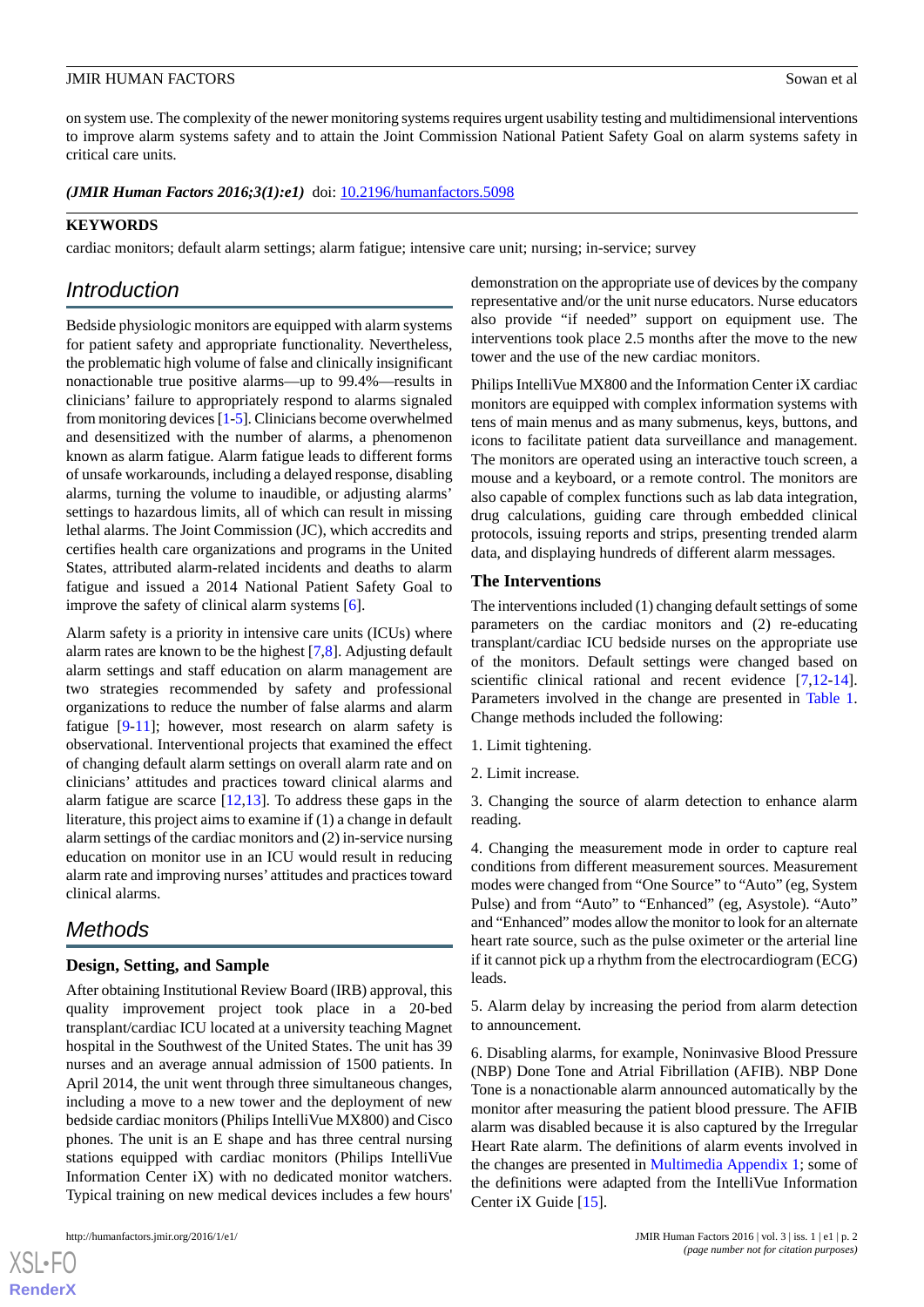Changes were directed toward decreasing the number of false alarms and increasing monitoring safety. For example, although tightening the Premature Ventricular Contractions (PVCs)/minute from 10 bpm to 6 bpm is expected to increase alarm events of this parameter, this tightening was necessary for safety purposes because all other PVC-related alarms, such as Run PVCs, Pair PVCs, Bigeminy, Trigeminy, and Multiform PVCs, were disabled. Similarly, although the limit of ExtremeTachy was increased to decrease the number of false alarms, TachyClamp was tightened for safer monitoring.

7. Volume adjustment including (1) decreasing the volume of yellow alarms with moderate priority, for example, Heart Rate (HR), and (2) increasing the volume of high-priority red alarms, for example, Desaturation. Changes in alarm volume are not expected to directly affect alarm rates, but rather to focus the nurse's attention on actionable high-priority alarms for safety purposes.

All parameters involved in the change are amenable to adjustments by clinicians except for TachyClamp and ExtremeTachy, which are considered hard stops for system safety and can be adjusted only by Philips representatives (see [Table 1\)](#page-3-0).

The nursing unit educators conducted roaming individual in-service sessions. Educational sessions included all nurses in the unit and focused on assessment of monitor parameters, customizing parameters to be patient specific, steps of changing alarm parameters, steps of printing alarm parameters, relearning arrhythmias and changing lead analysis, and troubleshooting common alarming problems (eg, silencing alarms of monitors not connected to patients).

#### **Procedure and Instrumentation**

A team of three expert transplant/cardiac ICU nurses and a Philips representative created the list of proposed changes in parameters. This list then went through a review and approval process by all transplant/cardiac ICU physicians, nurse directors, educators, managers, and bedside nurses. The list of approved changes is presented in [Table 1](#page-3-0). After approval and before implementing any changes to bedside monitors, we invited all transplant/cardiac ICU nurses to complete a survey about nurses' attitudes and practices toward clinical alarms using an adapted version of the Healthcare Technology Foundation (HTF)

National Clinical Alarms Survey [\[5](#page-11-1)]. A detailed description of the survey, the adaptation process, and results of the preintervention survey are presented elsewhere [\[16](#page-11-12)]. The postintervention survey includes three sections: (1) demographics, (2) 22 items measured on a 5-point Likert scale of agreement measuring nurses' attitudes toward clinical alarms followed by a free-text comment area, and (3) a rank section of nine items describing issues that threaten alarm recognition and response when using the cardiac monitors. The survey was followed by three additional questions related to (1) frequency of changing alarm parameters, (2) frequency of changing electrodes, and (3) adequacy of the training received on cardiac monitors.

After collecting the preintervention surveys, a Philips representative completed a unit-wide change to all monitors based on the approved list on July 1, 2014. This change was also communicated through emails, shift reports, huddles, and meetings to all transplant/cardiac ICU nurses and physicians. The unit in-service education started right after the changes in monitors' parameters and lasted for approximately two weeks. After that, an invitation to complete the postintervention survey via SurveyMonkey went out to all nurses using individual emails that included the same ID number used in the preintervention survey. Two email reminders were sent to nonrespondents to enhance the response rate.

Alarm events were measured by retrieving the audit log of the cardiac monitors from the database of the central-station monitors for 10 weeks before and 10 weeks after implementing the changes in parameters. The audit log is a chronological record of all alarm events logged by the bedside cardiac monitors.

# **Data Analysis**

Nurse characteristics, alarm rate, and attitude toward clinical alarms were described using descriptive statistics. *Z* tests were used to measure the difference in alarm rates per patient day between the preproject and postproject periods. The change in nurses' attitudes toward clinical alarms was described using a percent change. *t* tests for paired data were used to analyze the difference in mean scores of the ranks assigned to the nine issues affecting alarm recognition (section 3 in the survey) between the preproject and postproject periods.

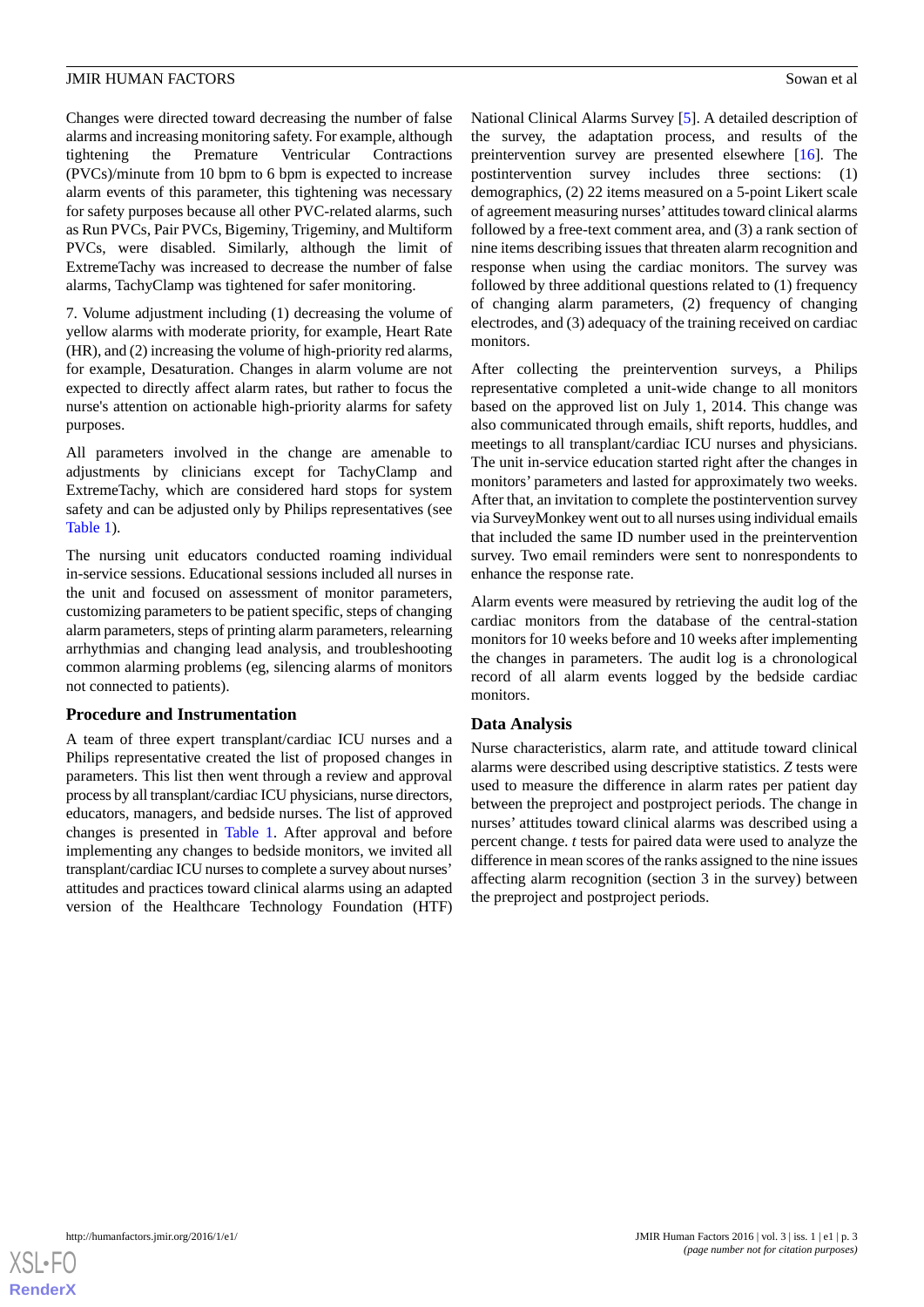<span id="page-3-0"></span>**Table 1.** Changes in default settings of the cardiac monitors at the transplant/cardiac intensive care unit.

| Type of change                            | Parameter                   | Default setting                | Changed to                     |
|-------------------------------------------|-----------------------------|--------------------------------|--------------------------------|
| Limit tightening                          |                             |                                |                                |
|                                           | $PVCs^2/minute$             | 10 bpm                         | 6 bpm                          |
|                                           | TachyClamp <sup>b</sup>     | 200 bpm                        | 180 bpm                        |
| Limit increase                            | ExtremeTachy <sup>b</sup>   | 20 bpm > Heart Rate High Limit | 40 bpm > Heart Rate High Limit |
| Changing the source of alarm<br>detection |                             |                                |                                |
|                                           | $ABP^c$                     | Source: Systolic               | Source: Systolic and Mean      |
|                                           | NBP <sup>d</sup>            | Source: Systolic and Mean      | Source: Systolic               |
| <b>Changing the measurement</b><br>mode   |                             |                                |                                |
|                                           | System Pulse <sup>e</sup>   | $SpO2^f$                       | Auto (from ABP, SpO2, etc)     |
|                                           | Asystole                    | Standard                       | Enhanced                       |
| Alarm delay                               | SpO2: Average <sup>g</sup>  | $\rm No$                       | Yes: 10 seconds                |
| <b>Disabling alarms</b>                   |                             |                                |                                |
|                                           | $STh$ Analysis <sup>i</sup> | On                             | Off                            |
|                                           | Run PVCs                    | On                             | Off                            |
|                                           | Pair PVCs                   | On                             | Off                            |
|                                           | <b>Bigeminy PVCs</b>        | On                             | Off                            |
|                                           | <b>Trigeminy PVCs</b>       | On                             | Off                            |
|                                           | Multiform PVCs              | On                             | Off                            |
|                                           | Pause                       | On                             | Off                            |
|                                           | Missed Beat                 | On                             | Off                            |
|                                           | AFIB <sup>j</sup>           | On                             | Off                            |
|                                           | NBP Done Tone               | On                             | Off                            |
| Decrease alarm volume                     | <b>Yellow Alarm Volume</b>  | 5                              | 3                              |
| Increase alarm volume                     | Red Alarm Volume            | $+0$                           | $+2$                           |

<sup>a</sup>PVC: premature ventricular contraction.

<sup>b</sup>These alarms are not amenable to change by clinicians. All other alarms can be customized by clinicians based on the patient condition.

<sup>c</sup>ABP: arterial blood pressure.

<sup>d</sup>NBP: noninvasive blood pressure.

<sup>e</sup>If the peripheral capillary oxygen saturation (SpO2) had a poor waveform, the pulse from the pleth would not pick up and would therefore alarm. Changing to Auto allows the monitor to detect a pulse from other sources before alarming.

f SpO2: peripheral capillary oxygen saturation.

 ${}^{g}$ SpO2 will be averaged over 10 seconds to determine a value instead of alarming the second the SpO2 drops below the limit. The nurse can also manually increase this to 20 or 30 seconds.

<sup>h</sup>ST: ST segment in the electrocardiogram.

<sup>i</sup>The ST Analysis alarm was disabled but should be turned on for all interventional cardiology cases (eg, require cardiac catheterization) or acute coronary syndrome patients. For these specific patients, the original limit of  $+/-2.0$  mm should be tightened to  $+/-1.6$  mm as per physicians' requests. <sup>j</sup>AFIB: atrial fibrillation.

# *Results*

 $X$ SL•F $O$ **[RenderX](http://www.renderx.com/)**

#### **Nurse Characteristics**

Out of the 39 transplant/cardiac ICU nurses who responded to the preintervention survey, 24 (62%) returned completed

responses in the postintervention period. General characteristics of the 39 ICU nurses are described elsewhere [\[16](#page-11-12)]. The majority of the 24 nurse respondents were female (15/24, 63%) and worked full time (19/24, 79%). Almost half were 30-50 years old (13/24, 54%) and the other majority were less than 30 years old (10/24, 42%). Although 46% (11/24) reported having more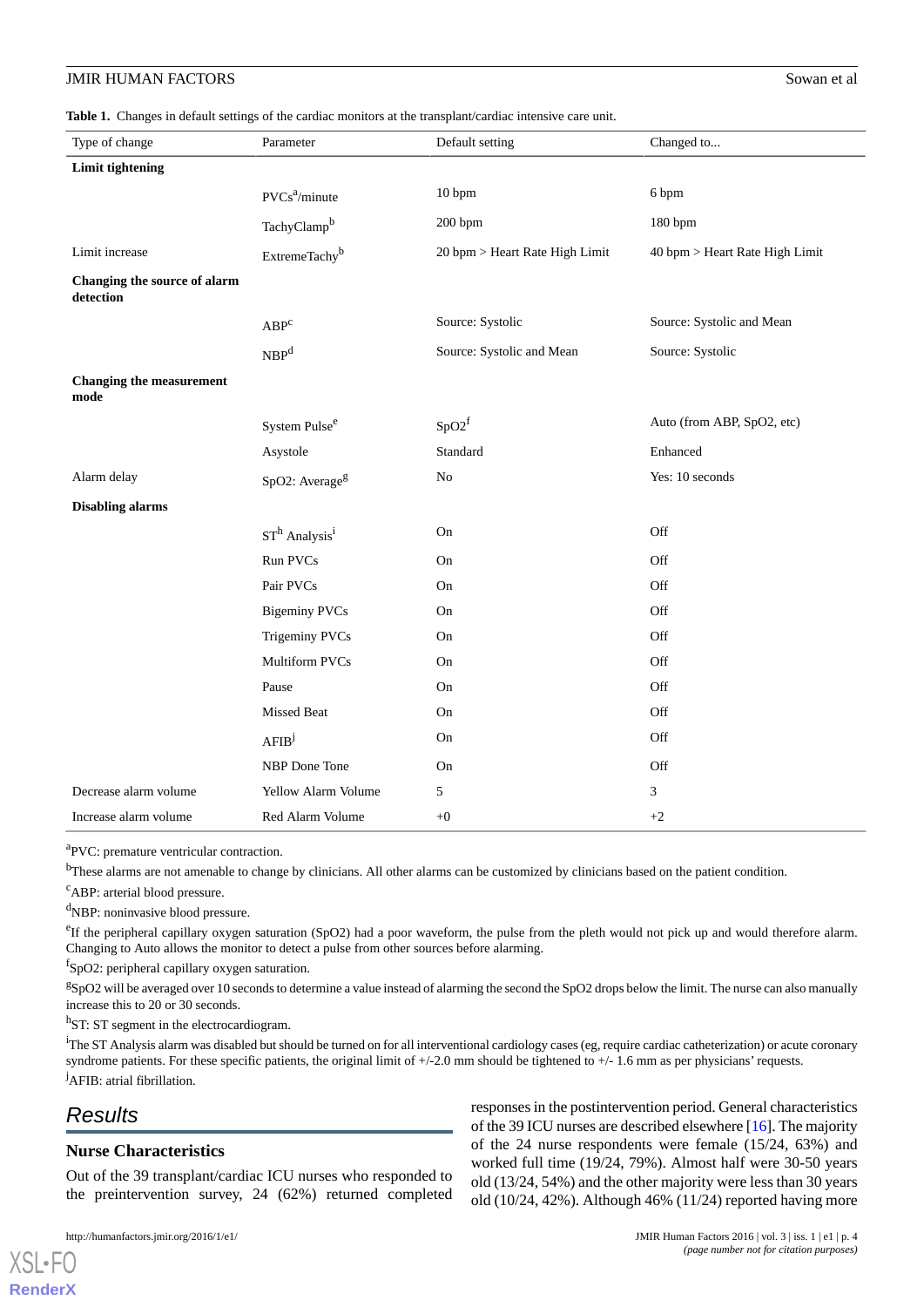than 5 years of nursing experience, 79% (19/24) reported having less than or equal to 5 years of transplant/cardiac ICU experience. Chi-square tests for correlation revealed no significant differences between the 24 nurse respondents and the total 39 transplant/cardiac ICU nurses on age, gender, employment status, or total years of nursing or ICU experiences  $(P > 10)$ .

# **Alarm Rate**

[Table 2](#page-5-0) shows the number of alarms, their specific types, and difference in alarm rates per patient day for the parameters targeted in the change between the two project periods. The audit log recorded a total of 64,500 alarms at the preproject period and 49,319 at the postproject period. At baseline, Arterial Blood Pressure (ABP), Pair PVC, and Peripheral Capillary Oxygen Saturation (SpO2) alarms were the highest. ABP and SpO2 alarms remained among the top three at the postproject period. Although we disabled ten parameters (see [Table 1](#page-3-0)), the data showed incomplete elimination of these alarms (see [Table](#page-5-0) [2\)](#page-5-0). We investigated in order to check if these alarms were activated by nurses or if they were missed from the change and discovered that one of our bedside monitors was missed from the unit change. If that monitor had been included in the change, it would have further eliminated 130 alarms (0.16 alarms/patient day) in the postproject period. These alarms included 13 Pair PVCs, 3 Multiform PVCs, 82 Missed Beat alarms, 23 Asystole alarms, and 9 ST alarms. Although we disabled the NBP Done Tone alarm, the audit log does not record this alarm. Therefore, the difference in alarm rates between the two project periods excludes the rate of that specific alarm. Using *Z* tests, the difference in proportions of alarm events (87.86 vs 59.18 alarms/patient day) between the two project periods was significant (*P*=.01), with a 24% reduction of total alarms.

#### **Survey Results**

Although all 39 nurses responded to the preintervention survey [[16\]](#page-11-12), we only analyzed the results of the paired sample of nurses who provided complete responses in the preproject and postproject periods (n=24).

#### *Nurses'Attitudes and Practices Toward Clinical Alarms*

The internal consistency reliability of the 22-item scale that measured attitude toward alarms using Cronbach alpha was high (.72-.75 for the pretest and post-test, respectively). [Table](#page-7-0) [3](#page-7-0) displays percentages of the 24 nurses who agreed or strongly agreed with the statements that measured attitudes toward clinical alarms and the percent change. Almost all nurses agreed/strongly agreed that nuisance alarms are frequent, disrupt patient care, and reduce trust in alarms causing caregivers to disable them (items 1, 2, and 3). Major issues threatening alarm recognition and response according to the majority of nurses in the two project periods were related to the confusion in locating the alarming device (item 4), unit layout (item 8), inadequacy of alarm systems to alert nurses of changes in patients' conditions (item 18), the lack of clinical policies and procedures on alarm management (item 21), and the inability of the newer monitoring systems to solve alarm problems (item 22). The majority of nurses were in favor of using smart alarms and central alarm management staff, and the integration of alarms to wireless devices (items 5, 6, 7, and 9).

The positive changes at the postproject period were related to the requirement to document alarm settings, the distinct outputs of medical devices, effective policies to manage alarms, and the ability of the newer systems to solve alarm problems (items 17, 20, 21, and 22). However, in this project, a positive or negative change in attitude on an item was considered clinically meaningful only if reported by at least one-third of nurses (ie, 8 nurses). [Table 3](#page-7-0) shows that the number of nurses with a change in attitude in the postproject period ranged from 0 to 6 nurses, therefore no major changes in attitude were reported.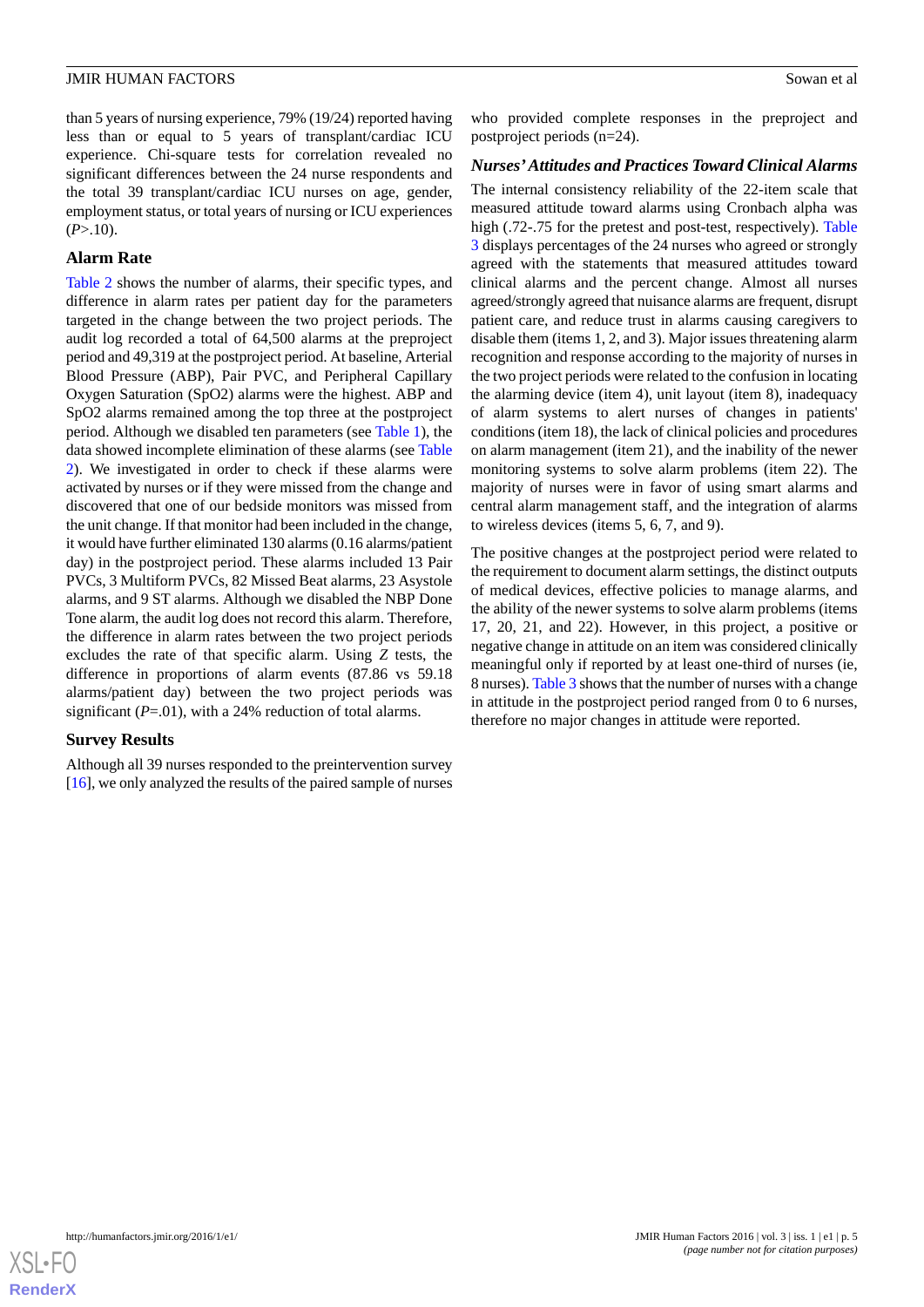<span id="page-5-0"></span>**Table 2.** Difference in alarm rates between the preproject and postproject periods.

| Alarm condition                         |                                                     | Preproject period   |                                 | Postproject period       |                                 |  |
|-----------------------------------------|-----------------------------------------------------|---------------------|---------------------------------|--------------------------|---------------------------------|--|
|                                         |                                                     | Number of<br>alarms | Total alarm rate/patient<br>day | Number of<br>$\,$ alarms | Total alarm rate/patient<br>day |  |
| $\mathbf{ABP}$ $^{\mathrm{a}}$          |                                                     |                     |                                 |                          |                                 |  |
|                                         | Total                                               | 27,930              | 38.05                           | 28,049                   | 33.67                           |  |
|                                         | $ABPs^b$ (systolic)                                 | 13,776              |                                 | 14,726                   |                                 |  |
|                                         | $ABPm^c$ (mean)                                     | 13,548              |                                 | 12,895                   |                                 |  |
|                                         | ABP disconnect                                      | 606                 |                                 | 428                      |                                 |  |
| Pair $\mathsf{PVCs}^{d,e}$              |                                                     | 8305                | 11.31                           | 164                      | 0.19                            |  |
| ${\bf SpO2}^{\rm f}$                    |                                                     |                     |                                 |                          |                                 |  |
|                                         | Total                                               | 7079                | 9.64                            | 8290                     | 9.95                            |  |
|                                         | SpO <sub>2</sub>                                    | 6741                |                                 | 7858                     |                                 |  |
|                                         | $SpO2rg$ (right)                                    | 338                 |                                 | 323                      |                                 |  |
|                                         | $SpO2l^h$ (left)                                    | $\boldsymbol{0}$    |                                 | 109                      |                                 |  |
| Multiform $\operatorname{PVCs}^e$       |                                                     | 5865                | 7.99                            | 19                       | $0.02\,$                        |  |
| $NBP$ <sup>i</sup>                      |                                                     |                     |                                 |                          |                                 |  |
|                                         | Total                                               | 3686                | 5.02                            | 3976                     | 4.77                            |  |
|                                         | $NBPm^{j}$ (mean)                                   | 1847                |                                 | 43                       |                                 |  |
|                                         | $NBPs^{k}$ (systolic)                               | 1837                |                                 | 3933                     |                                 |  |
|                                         | NBPd <sup>1</sup> (diastolic)                       | $\overline{c}$      |                                 | $\boldsymbol{0}$         |                                 |  |
| PVCs/min                                |                                                     | 3233                | 4.40                            | 5330                     | 6.39                            |  |
| Run PVCs high <sup>e</sup>              |                                                     | 2155                | 2.94                            | $23\,$                   | 0.03                            |  |
| $\mathrm{ST}^{\mathrm{e}}$              |                                                     | 1851                | 2.52                            | 2609                     | 3.13                            |  |
| AFIB e,m                                |                                                     |                     |                                 |                          |                                 |  |
|                                         | Total                                               | 1481                | 2.02                            | $32\,$                   | $0.04\,$                        |  |
|                                         | AFIB                                                | 990                 |                                 | 26                       |                                 |  |
|                                         | $\operatorname{End}\nolimits \operatorname{AFIB}^n$ | 491                 |                                 | 6                        |                                 |  |
| Pause <sup>e</sup>                      |                                                     | 1086                | $1.48\,$                        | 8                        | $0.01\,$                        |  |
| Missed Beat <sup>e</sup>                |                                                     | 873                 | 1.19                            | 89                       | $0.11\,$                        |  |
| Asystole                                |                                                     | 323                 | 0.44                            | 565                      | $0.68\,$                        |  |
| Tachy <sup>o</sup>                      |                                                     |                     |                                 |                          |                                 |  |
|                                         | Total                                               | 292                 | 0.39                            | 153                      | $0.18\,$                        |  |
|                                         | Tachy                                               | 273                 |                                 | 153                      |                                 |  |
|                                         | Tachy/ $p^p$ (tachycardia p wave)                   | $19\,$              |                                 | $\boldsymbol{0}$         |                                 |  |
| Vent <sup>q</sup> Bigeminy <sup>e</sup> |                                                     | 234                 | 0.32                            | 7                        | $\boldsymbol{0}$                |  |
| Vent Trigeminy <sup>e</sup>             |                                                     | 79                  | $0.11\,$                        | $\boldsymbol{0}$         | $\boldsymbol{0}$                |  |
| Pulse                                   |                                                     | $28\,$              | $0.04\,$                        | 5                        | $0.01\,$                        |  |
| Total                                   |                                                     | 64,500              | 87.86                           | 49,319                   | 59.18                           |  |

<sup>a</sup>ABP: arterial blood pressure.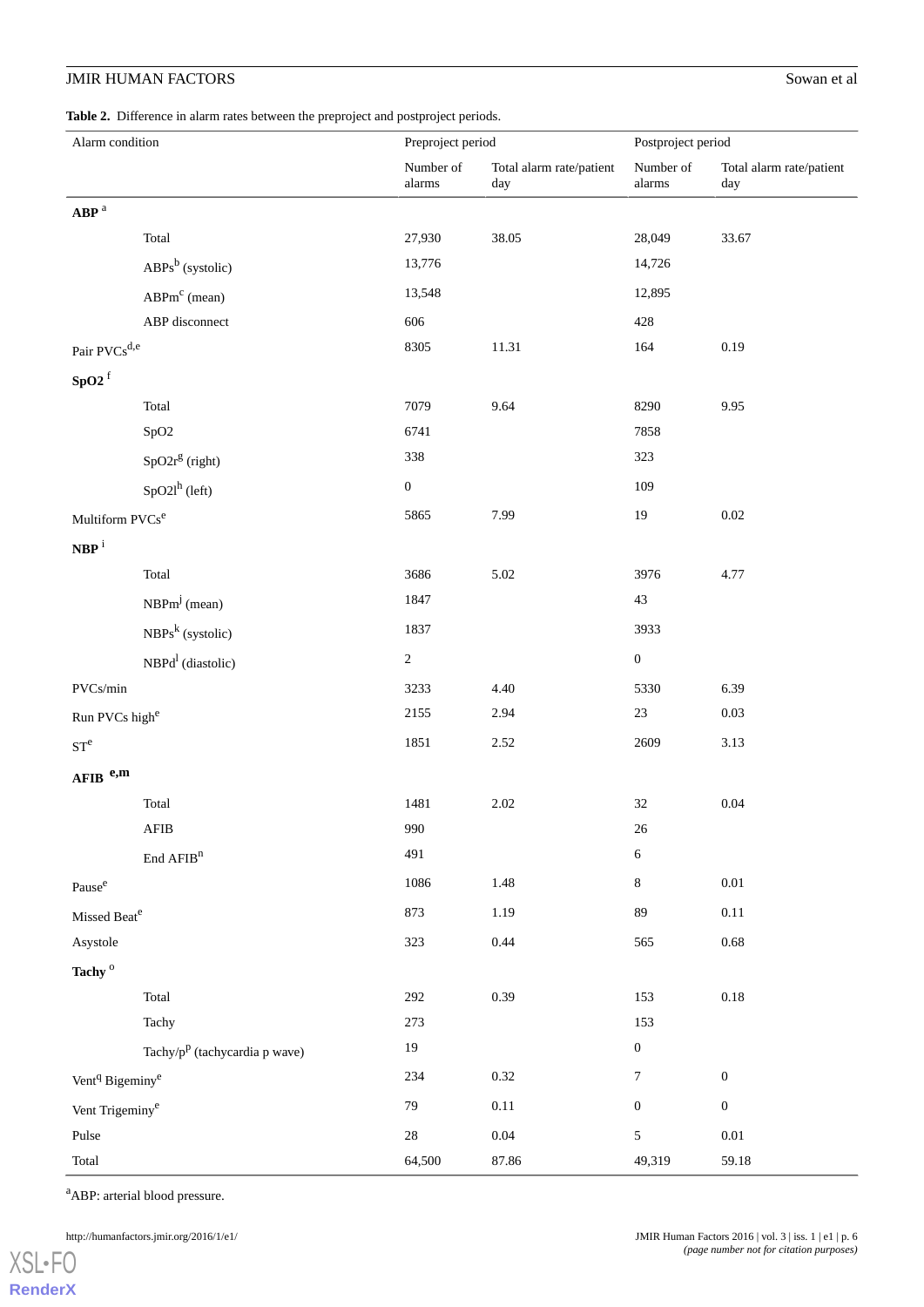<sup>b</sup>ABPs: arterial blood pressure systolic. <sup>c</sup>ABPm: arterial blood pressure mean. <sup>d</sup>PVC: premature ventricular contraction. <sup>e</sup>These are the alarms that we disabled. f SpO2: peripheral capillary oxygen saturation. <sup>g</sup>SpO2r: peripheral capillary oxygen saturation right. h<br>SpO2l: peripheral capillary oxygen saturation left. <sup>i</sup>NBP: noninvasive blood pressure. <sup>j</sup>NBPm: noninvasive blood pressure mean. <sup>k</sup>NBPs: noninvasive blood pressure systolic. <sup>1</sup>NBPd: noninvasive blood pressure diastolic. <sup>m</sup>AFIB: atrial fibrillation. <sup>n</sup>End AFIB alarm indicates the end of the AFIB status. <sup>o</sup>Tachy: tachycardia. <sup>p</sup>Tachy/p: tachycardia p wave. <sup>q</sup>Vent: ventricular. *Narrative Data*

In a previous publication, we reported detailed analysis of the narrative data provided by the 39 transplant/cardiac ICU nurses who responded to the preintervention survey [\[16](#page-11-12)]. Categories and themes identified in that report were related to (1) constant nuisance alarms and their effect on patient safety, (2) poor usability and complexity of medical devices, (3) the look-alike and sound-alike alarms, (4) the lack of support to the use of monitor watchers or integration of alarms into nursing call systems, and (5) unit-related factors to alarm management. The latter includes absence of policies and procedures on alarm management, the fact that unit layout may hinder response to alarms specifically when a nurse is assigned to patients who are far apart, and the need for further training on the cardiac monitors.

In the postintervention survey, 10 out of 24 (42%) nurses provided comments. These comments were matched for the preproject periods and were analyzed. Issues identified were very similar to our previous report [\[16](#page-11-12)] with a major focus on (1) the usability of the cardiac monitors and (2) the frequent alarms. In the postproject survey, nurses listed new cardiac monitor usability-related issues, such as the inability of the cardiac monitor to interpret ECG and nurses' inability to enter the "do not resuscitate" orders.

#### *Importance of Alarm Issues Related to Cardiac Monitors*

The respondents' rankings of the nine statements about the importance of alarm issues specific to cardiac monitors (section 3 in the postintervention survey) is presented in [Table 4](#page-8-0). Frequent false alarms, difficulty in understanding alarm priority, and noise competition from nonclinical devices were ranked as the top three important issues interfering with alarm recognition and response in the two project periods. Difficulty in setting alarms properly because of lack of knowledge on the appropriate limits remained one of the least important issues in the postproject period. However, the lack of training on alarm systems rose from level 8 in the preintervention survey to level 4 in the postintervention survey. No significant differences were found in mean scores of the rankings between the preproject and postproject periods.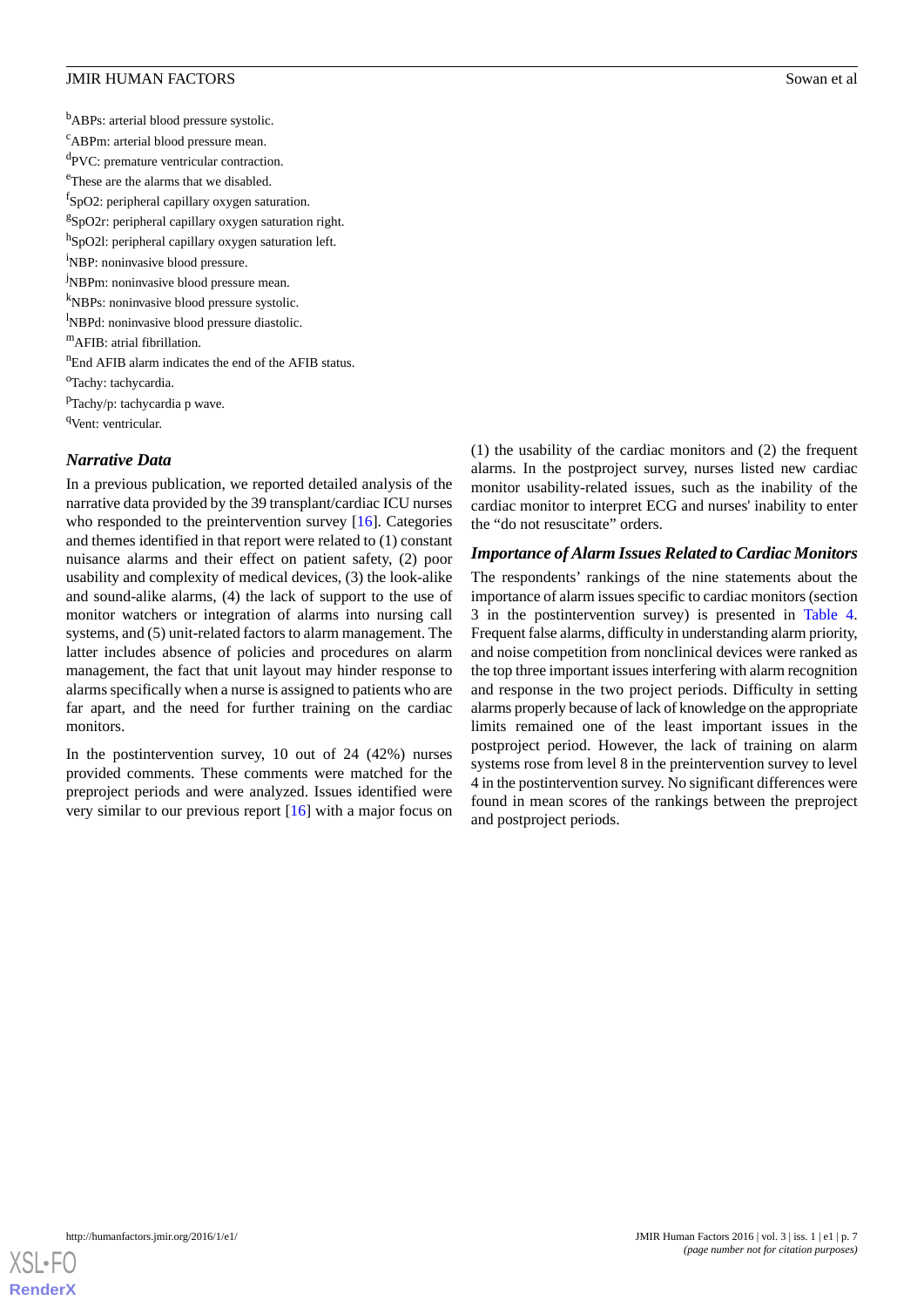<span id="page-7-0"></span>**Table 3.** Number and percentage of nurses who *agreed* or *strongly agreed* on the statements between the preproject and postproject periods (n=24).

| Item            | Statement <sup>a</sup>                                                                                                                                                                                                                          |          | Postproject, | %                |
|-----------------|-------------------------------------------------------------------------------------------------------------------------------------------------------------------------------------------------------------------------------------------------|----------|--------------|------------------|
|                 |                                                                                                                                                                                                                                                 | n(%)     | $n$ (%)      | changeb          |
| $\mathbf{1}$    | Nuisance alarms occur frequently                                                                                                                                                                                                                | 24 (100) | 18(75)       | $-25.0$          |
| 2               | Nuisance alarms disrupt patient care                                                                                                                                                                                                            | 23(96)   | 23(96)       | $\overline{0}$   |
| 3               | Nuisance alarms reduce trust in alarms and cause caregivers to inappropriately turn alarms off 21 (88)<br>at times other than setup or procedural events                                                                                        |          | 22(92)       | 4.8              |
| 4               | When a number of devices are used with a patient, it can be confusing to determine which device 21 (88)<br>is in an alarm condition                                                                                                             |          | 19(79)       | $-9.5$           |
| 5               | Smart alarms (eg, where multiple parameters, rate of change of parameters, and signal quality 20 (83)<br>are automatically assessed in their entirety) would be effective to use for improving clinical<br>response to important patient alarms |          | 17(71)       | $-15.0$          |
| 6               | Central alarm management staff responsible for receiving alarm messages and alerting appro-<br>priate staff is helpful                                                                                                                          | 19 (79)  | 18(75)       | $-5.3$           |
| 7               | Smart alarms (eg, where multiple parameters, rate of change of parameters, and signal quality<br>are automatically assessed in their entirety) would be effective to use for reducing false alarms                                              | 19(79)   | 16(67)       | $-15.8$          |
| $8^{\circ}$     | Unit layout does interfere with alarm recognition and management                                                                                                                                                                                | 18(75)   | 18(75)       | $\mathbf{0}$     |
| 9               | Alarm integration and communication systems via pagers, cell phones, and other wireless devices<br>are useful for improving alarms management and response                                                                                      | 15(63)   | 17(71)       | 13.3             |
| $10^{\circ}$    | Nearly all alarms are actionable (requiring the nurse to respond and take an action)                                                                                                                                                            | 14(58)   | 14(58)       | $\boldsymbol{0}$ |
| 11              | Alarm sounds and/or visual displays of the current monitoring systems and devices should<br>clearly differentiate the priority of alarm                                                                                                         | 13 (54)  | 14(58)       | 7.7              |
| 12              | Properly setting alarm parameters and alerts is overly complex in existing devices                                                                                                                                                              | 13 (54)  | 13 (54)      | $\boldsymbol{0}$ |
| 13              | Clinical staff is sensitive to alarms and responds quickly                                                                                                                                                                                      | 13(54)   | 15(63)       | 15.4             |
| $14^{\circ}$    | When a lethal alarm sounds, it is clearly and quickly recognized and immediate action is taken<br>to address the alarm                                                                                                                          | 12(50)   | 14(58)       | 16.7             |
| 15              | Environmental background noise has interfered with alarm recognition                                                                                                                                                                            | 12(50)   | 15(63)       | 25.0             |
| 16              | Alarm sounds and/or visual displays should be distinct based on the parameter or source (eg,<br>device)                                                                                                                                         | 12(50)   | 16(67)       | 33.3             |
| 17 <sup>d</sup> | There is a requirement in my unit to document that the alarms are set and are appropriate for<br>each patient                                                                                                                                   | 11 (46)  | 18(75)       | 63.6             |
| 18 <sup>d</sup> | The alarms used on my unit are adequate to alert staff of potential or actual changes in a patient's 10 (42)<br>condition                                                                                                                       |          | 9(38)        | $-10.0$          |
| 19              | There have been frequent instances where alarms could not be heard and were missed                                                                                                                                                              | 8(33)    | 8(33)        | $\boldsymbol{0}$ |
| 20 <sup>d</sup> | The medical devices used on my unit all have distinct outputs (ie, sounds, repetition rates, visual<br>displays) that allow users to identify the source of the alarm                                                                           | 8 (33)   | 15(63)       | 87.5             |
| 21 <sup>d</sup> | Clinical policies and procedures regarding alarm management are effectively used in my unit                                                                                                                                                     | 6(25)    | 11 (46)      | 83.3             |
| 22              | Newer monitoring systems (eg, $<$ 3 years old) have solved most of the previous problems we<br>experienced with clinical alarms                                                                                                                 | 1(4)     | 6(25)        | 500              |

<sup>a</sup>Edited and used with permission from the Healthcare Technology Foundation (HTF) 2011.

<sup>b</sup>Percent change =  $((y2 - y1) / y1) \times 100$ .

<sup>c</sup>These are the new statements that we added to our survey. They do not exist in the original HTF survey.

<sup>d</sup>These are the statements where the "floor/area of the hospital" or "institution" in the HTF clinical alarms survey were replaced with "unit" in our survey.

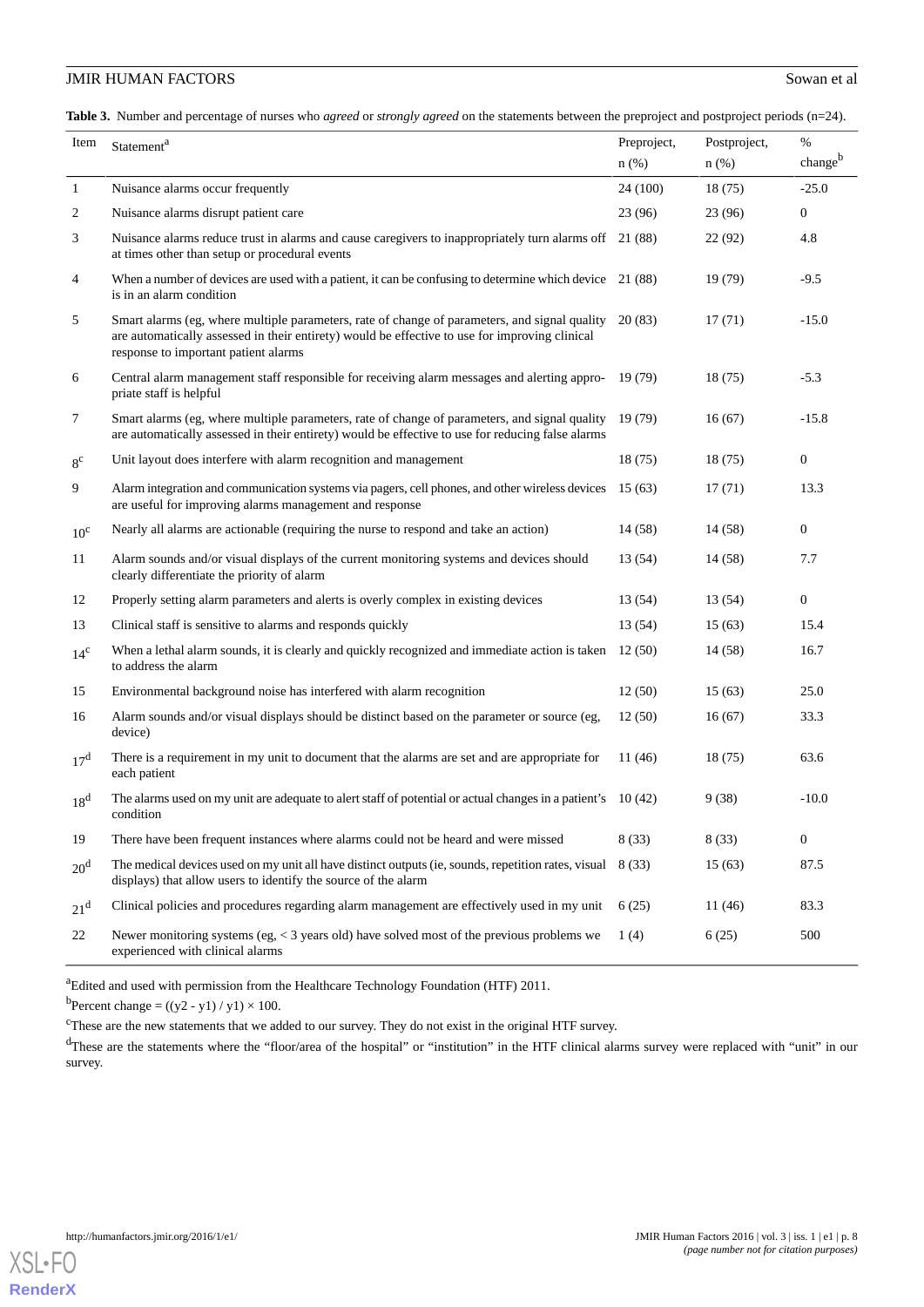<span id="page-8-0"></span>**Table 4.** Importance of alarm issues related to the cardiac monitors (n=24).

| Item                      | Statement                                                                                                                               | Preproject             |                                | Postproject            |                 |                  |
|---------------------------|-----------------------------------------------------------------------------------------------------------------------------------------|------------------------|--------------------------------|------------------------|-----------------|------------------|
|                           |                                                                                                                                         | Item response,<br>mean | Mean rank-<br>ing <sup>a</sup> | Item response,<br>mean | Mean<br>ranking | $\boldsymbol{P}$ |
| 1 <sup>b</sup>            | Frequent false alarms, which lead to reduced attention or response to alarms<br>when they occur                                         | 2.40                   |                                | 3.40                   |                 | .11              |
| $2^{\rm b}$               | Difficulty in understanding the priority of an alarm                                                                                    | 3.00                   | $\overline{c}$                 | 4.32                   | $\overline{c}$  | .07              |
| 3 <sup>b</sup>            | Noise competition from nonclinical alarms and pages                                                                                     | 3.95                   | 3                              | 4.55                   | 3               | .50              |
| $4^{\circ}$               | Lack of available policy on appropriate alarm parameters for individualized<br>patients                                                 | 4.40                   | 4                              | 5.80                   | 9               | .08              |
| $5^{\circ}$               | The need to frequently reset alarm settings every time they revert back to<br>default when the monitor is disconnected from the patient | 4.42                   | 5                              | 5.16                   | 5               | .24              |
| 6 <sup>d</sup>            | Difficulty in hearing alarms when they occur, especially from outside patient<br>room                                                   | 4.47                   | 6                              | 5.37                   | 7               | .36              |
| 7 <sup>d</sup>            | Difficulty in setting alarms properly because of the complexity of the monitor                                                          | 4.84                   | 7                              | 5.21                   | 6               | .70              |
| 8 <sup>b</sup>            | Lack of training on alarm systems                                                                                                       | 4.90                   | 8                              | 4.70                   | 4               | .83              |
| $\mathbf{q}^{\mathbf{d}}$ | Difficulty in setting alarms properly because of lack of knowledge on the<br>appropriate limits for my patient condition                | 5.42                   | 9                              | 5.58                   | 8               | .75              |

<sup>a</sup>Item response means were ranked from 1 (most important) to 9 (least important).

<sup>b</sup>These statements were adopted from the Healthcare Technology Foundation (HTF) survey.

<sup>c</sup>These statements were added to the survey to reflect the cardiac monitors.

<sup>d</sup>These statements were modified from the HTF survey. Original statements were as follows: item 6 "Difficulty in hearing alarms when they occur"; items 7 and 9 "Difficulty in setting alarms properly."

# **Practices Related to Clinical Alarms and Training on Cardiac Monitors**

<span id="page-8-1"></span>The data showed great variation among nurses in terms of changing alarm parameters (see [Figure 1\)](#page-8-1). More than one-third of nurses reported not adjusting alarm parameters in the preproject period. Despite the in-service, 25% (6/24) of nurses sustained the same practice in the postproject period. Additionally, only 38% (9/24) of nurses individualized parameters based on the patient's vital signs in the two project periods.

The frequency of replacing patients' electrodes also varied. However, only 54% (13/24) of nurses changed them daily during the two project periods (see [Figure 2](#page-9-0)).

In regard to the training needed on the cardiac monitors, the majority of nurses indicated that they did not receive sufficient training on the central and bedside monitors (19/24, 79% and 16/24, 67%, respectively) in the preproject period. Despite the in-service, almost half of the nurses specified their need for more training in the postproject period (see [Figure 3](#page-9-1)).

**Figure 1.** Percentage of nurses who modify the bedside alarm parameters in the pre- and postproject periods (n=24).

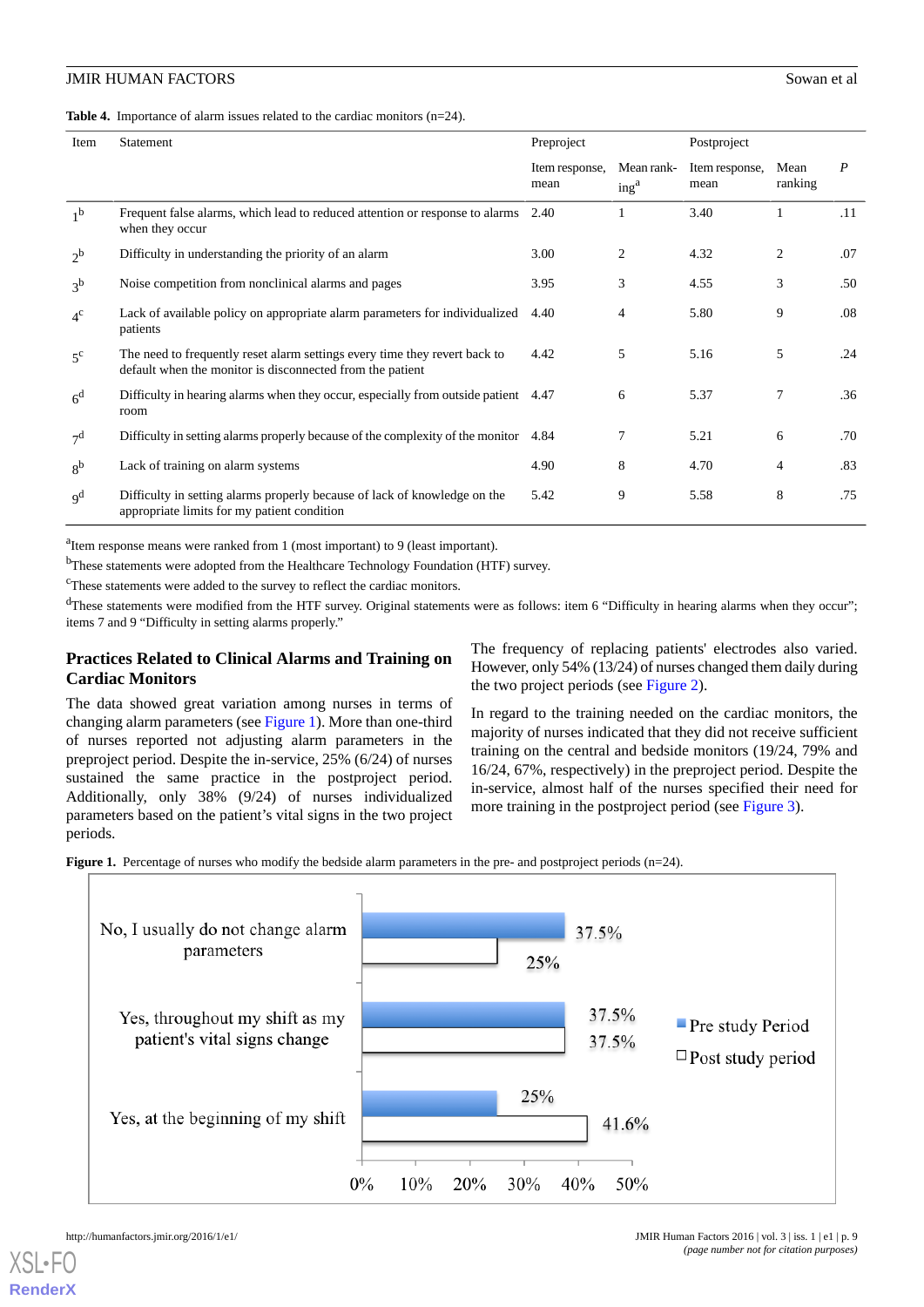<span id="page-9-0"></span>**Figure 2.** Percentage of nurses who replace patients' electrodes in the pre- and postproject periods (n=24).



<span id="page-9-1"></span>**Figure 3.** Percentage of nurses who received and needed monitor training in the pre- and postproject periods (n=24).



# *Discussion*

#### **Overview**

Examining the effect of interventions targeting alarm systems safety on nurses' attitudes toward alarms and alarm fatigue related-practices is critical to evaluate improvements in the safety of these systems. Our unit-wide changes in default alarm settings of cardiac monitors significantly reduced 24% of the total number of the target alarms. However, changing default alarm settings, the subsequent reduction in alarm rate, and the in-service education on alarm management were insufficient to improve nurses' attitudes toward alarms, alarm fatigue, or maintaining best clinical practices.

# **Principal Findings and Future Directions**

Finding alarms for parameters that were turned off supports the fact that bedside nurses customize patient alarms. ABP and SpO2 alarms were among the highest in the preproject and postproject data. The specific types of alarms (eg, Arterial Blood Pressure Mean [ABPm] and Arterial Blood Pressure Systolic [ABPs] alarms; see [Table 2](#page-5-0)) can guide future initiatives on

[XSL](http://www.w3.org/Style/XSL)•FO **[RenderX](http://www.renderx.com/)**

further alarm reduction. Future studies may examine if all specific types of alarms were necessary to be monitored for the patient. This may reveal alarm overuse and explain the high number of alarms. For example, clinicians need to determine if there is a need to monitor SpO2 right (SpO2r) and SpO2 left (SpO2l) for every patient.

The 65% increase in PVCs/min alarms (from 3233 to 5330) is expected because we tightened the parameter. However, the 41% increase in ST alarms (from 1852 to 2609) was unexpected given that we disabled this parameter. Changing this parameter to "On" by nurses is a plausible interpretation for such an increase. The ST parameter includes 12 leads. It would be helpful to analyze if nurses turned on the ST alarm as per the recommended cases by physicians and according to the suggested limits, which leads they adjusted, or if they overused the alarms. Correlating alarm rates and conditions to reliable monitoring conditions is critical and has not yet been investigated. For example, ST monitoring is not recommended in cases when arrhythmias such as atrial flutter and fibrillation are present or if the patient is continuously ventricularly paced.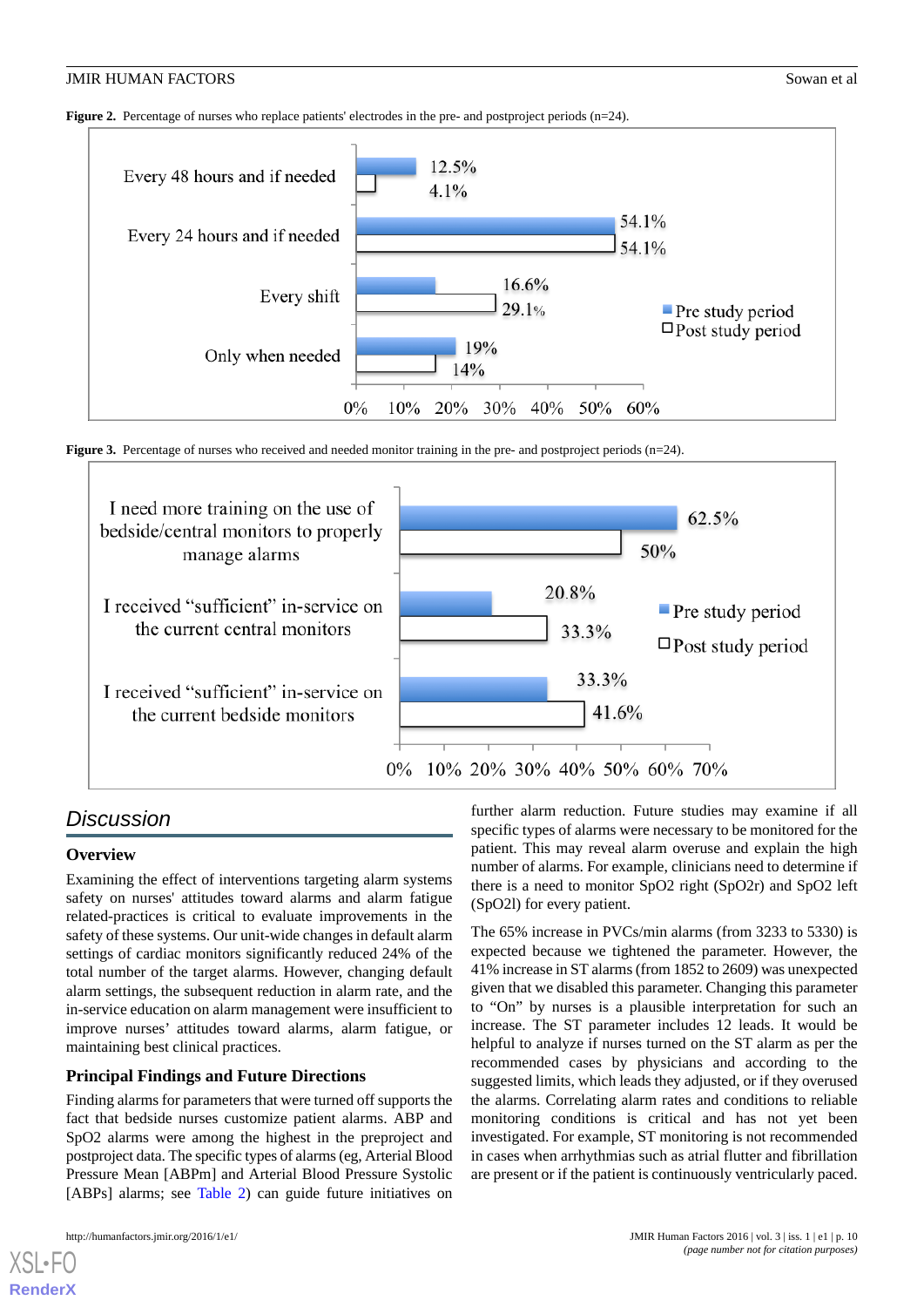These cases will result in frequent false nonactionable ST alarms.

The unexpected increase in Asystole alarms (from 323 to 565, 75%) can be related to acuity of patients' conditions and infrequent electrode placement. Another possible explanation from our observation is not adjusting the Pace Mode to "On" in the monitor for patients with temporary pacemakers who keep alarming Asystole. Our results also showed that nurses do not follow the unit protocol (ie, every 24 hours and if needed) when changing leads; enforcement of this policy should take place [\[11](#page-11-6)]. In a telemetry unit, proper skin preparation and electrode placement resulted in a significant reduction of ECG alarms [\[17](#page-11-13)].

Despite the significant reduction in alarm rate, key issues causing alarm fatigue and reducing trust in alarm systems according to nurses were the high frequency of nuisance alarms, the confusion in locating the alarming device, a unit layout that hinders alarm response, the inadequacy of alarm systems to alert nurses of changes in patients' conditions, the lack of clinical policies and procedures on alarm management, and the complexity of the newer monitoring systems. These multiple issues emphasize the fact that alarm management is very complex in ICUs. On the other hand, and similar to our previous results [\[16](#page-11-12)], the narrative data attributed nurses'frustration and desensitization to alarms to poor usability of the cardiac monitoring systems.

It seems that the complexity of these monitors require interactive, well-designed, and periodic training. Our in-service, though individualized and focused on changing and individualizing alarm parameters and troubleshooting common problems, was insufficient to enhance appropriate monitor use. This is supported by finding that 50% of nurses believed they still needed training on cardiac monitor use and suggests (1) the need for usability testing of cardiac monitors, (2) the use of super-users, and (3) a competency checklist that includes key features for monitor use. Usability studies may reveal the complexity of the monitors, lack of knowledge about some features, or inappropriate use of the monitors. Studies supported the lack of clinicians' awareness about, and understanding of, the complexity of cardiac monitors [\[16](#page-11-12),[18\]](#page-11-14). On the other hand, the wide variations in nurses' practices and lack of adherence to protocols related to frequency of changing patients'electrodes and parameters are major factors behind frequent nuisance alarms. Best practices should be enforced through unit policies. Inconsistent practices are indicative of the need for further education on appropriate programming and use of monitoring devices.

#### **Summary**

Cardiac monitors are receiving increased attention in ICUs because of the high number of alarms triggered by these devices

## compared to other alarm-equipped ICU devices (ie, infusion pumps, dialysis pumps, and mechanical ventilators) [\[19](#page-11-15),[20\]](#page-11-16). Unlike other studies [[12,](#page-11-7)[13](#page-11-8)], our multimethod approach in addressing alarm fatigue was unsuccessful in improving attitudes toward alarms and safety practices. This can be related to the difference in patient population, the type and complexity of cardiac monitors in use, and nurses' noncompliance to best practices related to a lack of unit policies on alarm management. Inconsistent practices related to alarm management by medical, surgical, and ICU nurses have been reported [[16,](#page-11-12)[21](#page-11-17)]. Studies also support the perceived relationships between inappropriate setting of alarm parameters and the high number of false alarms in ICUs [[22\]](#page-12-0). On the other hand, unlike many other observation-based clinical alarms safety studies [\[23](#page-12-1)[,24](#page-12-2)], we measured alarm events using an objective data source of the audit log. The audit log provides a comprehensive record of all

If we included the alarms from the monitor missed from the unit change and the NBP Done Tone alarms, the actual alarms' reduction rate would be more than 24%. The inconsistency in applying the same unit of analysis in measuring alarm rates hinders further comparison across alarm safety studies.

cardiac monitor alarms, except for the NBP Done Tone.

#### **Limitations**

The sample of nurses was small. This limited examining the statistical difference in attitudes toward clinical alarms. Although we achieved a significant reduction in alarm rate, we did not correlate that to the acuity of patient conditions preintervention and postintervention. Our description of alarms was limited to the alarms that we targeted for change. The audit log of the cardiac monitors records all types of physiologic alarms and all technical alarms. Analyzing other alarms may provide more insight into the total number of alarms triggered by the cardiac monitors. Our study was limited to alarms from the cardiac monitors and did not include other frequently used alarming devices in ICUs, such as infusion pumps or ventilators. However, cardiac monitors were the devices associated with the highest number of death cases in the US Food and Drug Administration data [\[19](#page-11-15)].

#### **Conclusions**

Changing default alarm settings and standard in-service education on cardiac monitor use are insufficient to improve alarm systems safety. Alarm management in ICUs is very complex, involving alarm management practices by clinicians, availability of unit policies and procedures, unit layout, complexity and usability of monitoring devices, and adequacy of training on systems use. The complexity of the newer monitoring systems requires urgent usability testing. Multidimensional interventions are needed to improve alarm systems safety and attain the Joint Commission National Patient Safety Goal on alarm systems safety in critical care units.

#### **Acknowledgments**

This project was funded by the University Health System's Department of Patient Care Services and the Center for Excellence in Patient Care. We thank Dr Cheryl Lehman, a retired professor from the School of Nursing, University of Texas Health Science Center, San Antonio, for reviewing this paper.

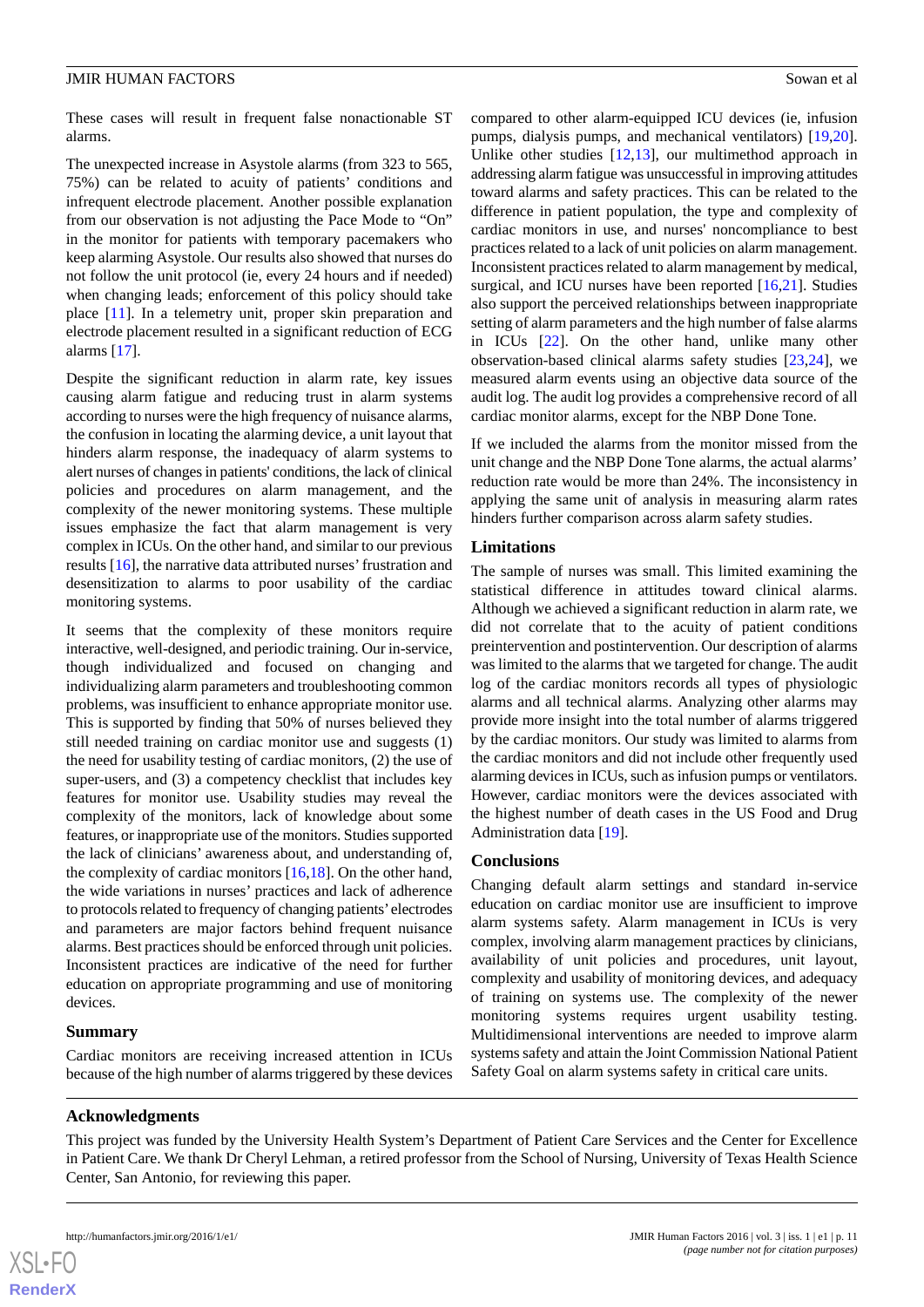# **Conflicts of Interest**

None declared.

# <span id="page-11-10"></span>**Multimedia Appendix 1**

Definitions of alarm events for parameters involved in the change.

[[PDF File \(Adobe PDF File\), 32KB-Multimedia Appendix 1](https://jmir.org/api/download?alt_name=humanfactors_v3i1e1_app1.pdf&filename=01a1447f387150fd30d5baad3c918aa7.pdf)]

# <span id="page-11-0"></span>**References**

- 1. Imhoff M, Kuhls S. Alarm algorithms in critical care monitoring. Anesth Analg 2006 May;102(5):1525-1537. [doi: [10.1213/01.ane.0000204385.01983.61\]](http://dx.doi.org/10.1213/01.ane.0000204385.01983.61) [Medline: [16632837](http://www.ncbi.nlm.nih.gov/entrez/query.fcgi?cmd=Retrieve&db=PubMed&list_uids=16632837&dopt=Abstract)]
- 2. Clark T, David Y. Impact of Clinical Alarms on Patient Safety. Plymouth Meeting, PA: ACCE Healthcare Technology Foundation; 2006. URL: <http://thehtf.org/white%20paper.pdf> [accessed 2015-09-02] [\[WebCite Cache ID 6bFAJpkaI\]](http://www.webcitation.org/

                                6bFAJpkaI)
- 3. Phillips J, Barnsteiner JH. Clinical alarms: Improving efficiency and effectiveness. Crit Care Nurs Q 2005;28(4):317-323. [Medline: [16239820](http://www.ncbi.nlm.nih.gov/entrez/query.fcgi?cmd=Retrieve&db=PubMed&list_uids=16239820&dopt=Abstract)]
- <span id="page-11-1"></span>4. Atzema C, Schull MJ, Borgundvaag B, Slaughter GR, Lee CK. ALARMED: Adverse events in low-risk patients with chest pain receiving continuous electrocardiographic monitoring in the emergency department. A pilot study. Am J Emerg Med 2006 Jan;24(1):62-67. [doi: [10.1016/j.ajem.2005.05.015\]](http://dx.doi.org/10.1016/j.ajem.2005.05.015) [Medline: [16338512\]](http://www.ncbi.nlm.nih.gov/entrez/query.fcgi?cmd=Retrieve&db=PubMed&list_uids=16338512&dopt=Abstract)
- <span id="page-11-2"></span>5. Funk M, Clark JT, Bauld TJ, Ott JC, Coss P. Attitudes and practices related to clinical alarms. Am J Crit Care 2014 May;23(3):e9-e18. [doi: [10.4037/ajcc2014315](http://dx.doi.org/10.4037/ajcc2014315)] [Medline: [24786820\]](http://www.ncbi.nlm.nih.gov/entrez/query.fcgi?cmd=Retrieve&db=PubMed&list_uids=24786820&dopt=Abstract)
- <span id="page-11-3"></span>6. The Joint Commission: Sentinel Event Alert. Oak Brook, IL: The Joint Commission; 2013 Apr 08. Medical device alarm safety in hospitals URL: [http://www.jointcommission.org/assets/1/18/SEA\\_50\\_alarms\\_4\\_5\\_13\\_FINAL1.PDF](http://www.jointcommission.org/assets/1/18/SEA_50_alarms_4_5_13_FINAL1.PDF) [accessed] 2015-01-02] [\[WebCite Cache ID 6VHNuN0Aa\]](http://www.webcitation.org/

                                6VHNuN0Aa)
- <span id="page-11-5"></span><span id="page-11-4"></span>7. Görges M, Markewitz BA, Westenskow DR. Improving alarm performance in the medical intensive care unit using delays and clinical context. Anesth Analg 2009 May;108(5):1546-1552. [doi: [10.1213/ane.0b013e31819bdfbb\]](http://dx.doi.org/10.1213/ane.0b013e31819bdfbb) [Medline: [19372334](http://www.ncbi.nlm.nih.gov/entrez/query.fcgi?cmd=Retrieve&db=PubMed&list_uids=19372334&dopt=Abstract)]
- 8. Siebig S, Kuhls S, Imhoff M, Gather U, Schölmerich J, Wrede CE. Intensive care unit alarms--How many do we need? Crit Care Med 2010 Feb;38(2):451-456. [doi: [10.1097/CCM.0b013e3181cb0888](http://dx.doi.org/10.1097/CCM.0b013e3181cb0888)] [Medline: [20016379\]](http://www.ncbi.nlm.nih.gov/entrez/query.fcgi?cmd=Retrieve&db=PubMed&list_uids=20016379&dopt=Abstract)
- 9. Joint Commission on Accreditation of Healthcare Organizations. The Joint Commission announces 2014 National Patient Safety Goal. Jt Comm Perspect 2013 Jul;33(7):1,3-1,4. [Medline: [24137865\]](http://www.ncbi.nlm.nih.gov/entrez/query.fcgi?cmd=Retrieve&db=PubMed&list_uids=24137865&dopt=Abstract)
- <span id="page-11-6"></span>10. A Siren Call to Action: Priority Issues From the Medical Device Alarms Summit. Arlington, VA: Association for the Advancement of Medical Instrumentation; 2011. URL: [http://www.aami.org/htsi/alarms/pdfs/](http://www.aami.org/htsi/alarms/pdfs/2011_Alarms_Summit_publication.pdf) 2011 Alarms Summit publication.pdf [accessed 2015-01-02] [[WebCite Cache ID 6VHNSNksF](http://www.webcitation.org/

                                6VHNSNksF)]
- <span id="page-11-8"></span><span id="page-11-7"></span>11. American Association of Critical-Care Nurses: Practice Alert. Aliso Viejo, CA: American Association of Critical-Care Nurses; 2013. Alarm management URL: [http://www.aacn.org/wd/practice/docs/practicealerts/](http://www.aacn.org/wd/practice/docs/practicealerts/alarm-management-practice-alert.pdf) [alarm-management-practice-alert.pdf](http://www.aacn.org/wd/practice/docs/practicealerts/alarm-management-practice-alert.pdf) [accessed 2015-05-10] [[WebCite Cache ID 6VHOOtZLJ](http://www.webcitation.org/

                                6VHOOtZLJ)]
- <span id="page-11-9"></span>12. Graham KC, Cvach M. Monitor alarm fatigue: Standardizing use of physiological monitors and decreasing nuisance alarms. Am J Crit Care 2010 Jan;19(1):28-34; quiz 35 [\[FREE Full text\]](http://ajcc.aacnjournals.org/cgi/pmidlookup?view=long&pmid=20045845) [doi: [10.4037/ajcc2010651](http://dx.doi.org/10.4037/ajcc2010651)] [Medline: [20045845\]](http://www.ncbi.nlm.nih.gov/entrez/query.fcgi?cmd=Retrieve&db=PubMed&list_uids=20045845&dopt=Abstract)
- <span id="page-11-11"></span>13. Dandoy CE, Davies SM, Flesch L, Hayward M, Koons C, Coleman K, et al. A team-based approach to reducing cardiac monitor alarms. Pediatrics 2014 Dec;134(6):e1686-e1694 [\[FREE Full text\]](http://pediatrics.aappublications.org/search?author1=Laura+Flesch&sortspec=date&submit=Submit) [doi: [10.1542/peds.2014-1162](http://dx.doi.org/10.1542/peds.2014-1162)] [Medline: [25384493](http://www.ncbi.nlm.nih.gov/entrez/query.fcgi?cmd=Retrieve&db=PubMed&list_uids=25384493&dopt=Abstract)]
- <span id="page-11-12"></span>14. Welch J. An evidence-based approach to reduce nuisance alarms and alarm fatigue. Biomed Instrum Technol 2011;Suppl:46-52. [doi: [10.2345/0899-8205-45.s1.46\]](http://dx.doi.org/10.2345/0899-8205-45.s1.46) [Medline: [21599481\]](http://www.ncbi.nlm.nih.gov/entrez/query.fcgi?cmd=Retrieve&db=PubMed&list_uids=21599481&dopt=Abstract)
- <span id="page-11-13"></span>15. IntelliVue Information Center iX: Instructions for Use. Release A. 01. 1st edition. Andover, MA: Philips Medical Systems; 2012.
- <span id="page-11-15"></span><span id="page-11-14"></span>16. Sowan AK, Tarriela AF, Gomez TM, Reed CC, Rapp KM. Nurses' perceptions and practices toward clinical alarms in a transplant cardiac intensive care unit: Exploring key issues leading to alarm fatigue. JMIR Hum Factors 2015 Mar 16;2(1):e3. [doi: [10.2196/humanfactors.4196](http://dx.doi.org/10.2196/humanfactors.4196)]
- <span id="page-11-16"></span>17. Walsh-Irwin C, Jurgens CY. Proper skin preparation and electrode placement decreases alarms on a telemetry unit. Dimens Crit Care Nurs 2015;34(3):134-139. [doi: [10.1097/DCC.0000000000000108](http://dx.doi.org/10.1097/DCC.0000000000000108)] [Medline: [25840128\]](http://www.ncbi.nlm.nih.gov/entrez/query.fcgi?cmd=Retrieve&db=PubMed&list_uids=25840128&dopt=Abstract)
- <span id="page-11-17"></span>18. Korniewicz DM, Clark T, David Y. A national online survey on the effectiveness of clinical alarms. Am J Crit Care 2008 Jan;17(1):36-41 [\[FREE Full text\]](http://ajcc.aacnjournals.org/cgi/pmidlookup?view=long&pmid=18158387) [Medline: [18158387](http://www.ncbi.nlm.nih.gov/entrez/query.fcgi?cmd=Retrieve&db=PubMed&list_uids=18158387&dopt=Abstract)]
- 19. FDA Patient Safety News: Show #106. Silver Spring, MD: US Food and Drug Administration; 2011 Jan. Alarming monitor problems URL: <http://www.fda.gov/downloads/Safety/FDAPatientSafetyNews/UCM417915.pdf> [accessed 2015-09-02] [[WebCite Cache ID 6bFBLdWA5](http://www.webcitation.org/

                                6bFBLdWA5)]
- 20. Bridi AC, Louro TQ, da Silva RC. Clinical alarms in intensive care: Implications of alarm fatigue for the safety of patients. Rev Lat Am Enfermagem 2014;22(6):1034-1040 [\[FREE Full text](http://www.scielo.br/scielo.php?script=sci_arttext&pid=S0104-11692014000601034&lng=en&nrm=iso&tlng=en)] [doi: [10.1590/0104-1169.3488.2513](http://dx.doi.org/10.1590/0104-1169.3488.2513)] [Medline: [25591100\]](http://www.ncbi.nlm.nih.gov/entrez/query.fcgi?cmd=Retrieve&db=PubMed&list_uids=25591100&dopt=Abstract)
- 21. Gazarian PK, Carrier N, Cohen R, Schram H, Shiromani S. A description of nurses' decision-making in managing electrocardiographic monitor alarms. J Clin Nurs 2015 Jan;24(1-2):151-159. [doi: [10.1111/jocn.12625](http://dx.doi.org/10.1111/jocn.12625)] [Medline: [24813940](http://www.ncbi.nlm.nih.gov/entrez/query.fcgi?cmd=Retrieve&db=PubMed&list_uids=24813940&dopt=Abstract)]